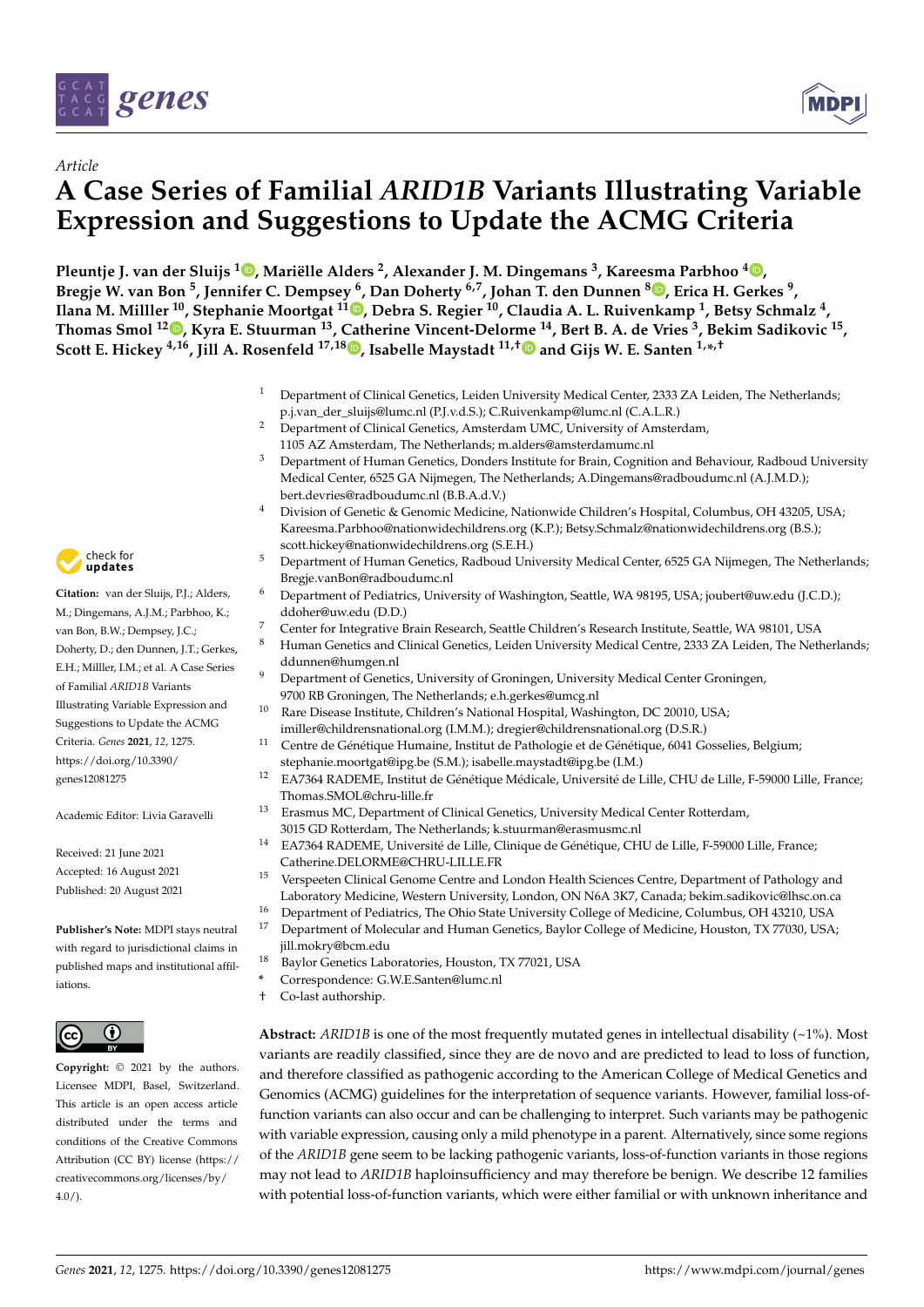were in regions where pathogenic variants have not been described or are otherwise challenging to interpret. We performed detailed clinical and DNA methylation studies, which allowed us to confidently classify most variants. In five families we observed transmission of pathogenic variants, confirming their highly variable expression. Our findings provide further evidence for an alternative translational start site and we suggest updates for the ACMG guidelines for the interpretation of sequence variants to incorporate DNA methylation studies and facial analyses.

**Keywords:** *ARID1B*; Coffin–Siris syndrome; ACMG guidelines; inherited; familial; variable expression; non-pathogenic; intellectual disability

# **1. Introduction**

Pathogenic variants in *ARID1B* are one of the top hits (~1%) in large-scale sequencing studies in intellectual disability (ID) populations [\[1](#page-11-0)[,2\]](#page-11-1) and *ARID1B* is also the most frequently mutated gene in Coffin–Siris syndrome (CSS) (OMIM 135900) (51–76%) [\[3](#page-11-2)[–5\]](#page-12-0). With the increasing application of genome-wide screening approaches, such as exome and genome sequencing, more and more variants in *ARID1B* are identified. Usually variants in *ARID1B* can be readily classified, since most identified variants are de novo and predicted to lead to loss of function. According to the ACMG guidelines [\[6\]](#page-12-1), this results in one very strong (PVS1) and one strong criterium (PS2), leading to a clinical classification as a pathogenic variant.

*ARID1B* variants are regularly identified in patients without specific features [\[7\]](#page-12-2), complicating the interpretation of variants of uncertain significance (VUS). Indeed, we have previously reported on the variable expression of the *ARID1B* phenotype by showing IQ values within the normal range [\[7](#page-12-2)[,8\]](#page-12-3), suggesting that a variant classified as pathogenic could be inherited from a mildly affected parent. To make matters more complex, we also noticed that no pathogenic variants have been reported in the  $5'$  end of the 1542 bp exon 1 nor in the small 39 bp in-frame exon 3 of transcript NM\_020732.3 [\[7\]](#page-12-2), suggesting that loss-of-function variants in these regions may not be disease causing. Thus, interpretation of some loss-of-function variants, in particular those that are not proven de novo, may be challenging because of the difficulty to distinguish between variants not leading to disease and familial variants with variable expression.

To illustrate the difficulties in interpreting inherited loss-of-function variants in *ARID1B*, we describe here 12 index cases with potential loss-of-function variants that were either inherited or have an unknown inheritance. Furthermore, we describe our diagnostic evaluation to determine their true effect on clinical outcomes. This evaluation includes algorithms that combine regular facial recognition techniques with the modelling of human facial dysmorphisms [\[9\]](#page-12-4), and DNA methylation patterns [\[10\]](#page-12-5). Together, this allowed for determining variants with variable expression versus non-pathogenic variants. Based on this cohort, we recommend updates for the ACMG guidelines for interpretation of sequence variants.

#### **2. Materials and Methods**

#### *2.1. Patient Ascertainment*

Patients with potential loss-of-function variants that were either inherited or of unknown inheritance were included. We included patients from colleagues who had approached us about such variants, screened variants using ClinVar, and identified additional patients through contacts with the Baylor Genetics Laboratories.

The institutional review board (IRB) of the Leiden University Medical Center, Leiden, The Netherlands, provided an approval waiver for this study.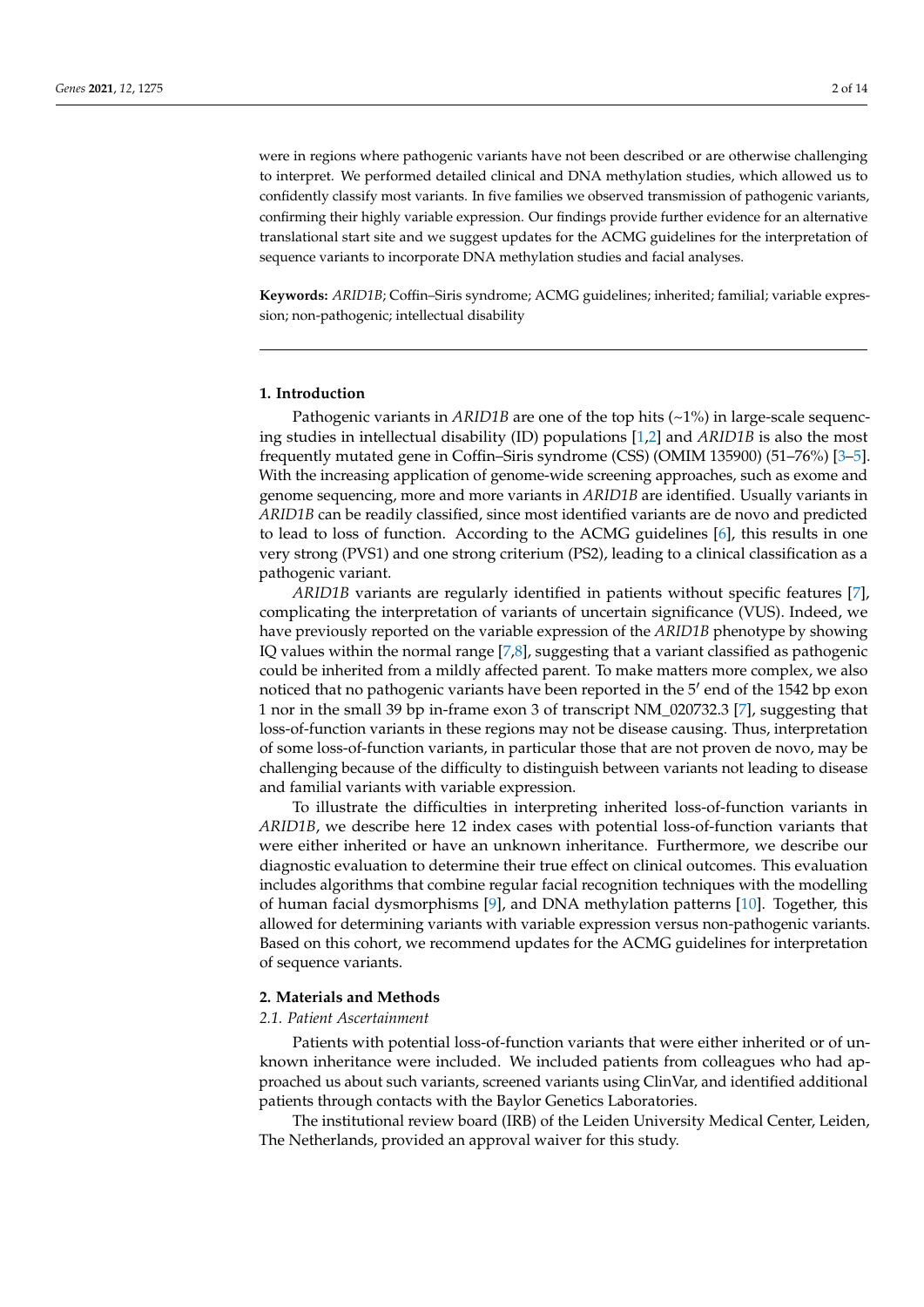# *2.2. Clinical Data Collection*

Clinical information was collected through an online questionnaire or by asking the clinician to give a brief summary of their patient's phenotype.

#### *2.3. Transcript*

Clinicians reported the genetic variant on transcript NM\_020732.3, which is also used throughout the manuscript. The Matched Annotation from NCBI and EMBL-EBI (MANE) project [\(https://www.ncbi.nlm.nih.gov/refseq/MANE/](https://www.ncbi.nlm.nih.gov/refseq/MANE/) (accessed on 20 July 2021)), which aims to select a well-supported transcript for all genes to facilitate communication about variants, recently selected the NM\_001374828.1 transcript for *ARID1B*. This transcript differs from the NM\_020732.3 transcript, which is most widely used in clinical literature thus far, in three aspects: (1) the encoded protein has an N-terminal extension since an upstream start codon in exon 1 is used; (2) exon 3 of NM\_020732.3 is not included; and (3) it has an additional in-frame 159 bp exon 11. The MANE project selected this transcript based on the conservation of the coding region and support for the transcription start site from FANTOM5 CAGE data as well as direct evidence of translation from uniquely mapping peptides (Human Peptide Atlas build 502). The MANE project also assigns the longest conserved coding region supported by evidence for the MANE Select. Where relevant, we mention the consequences of this transcript throughout the manuscript.

# *2.4. DNA Methylation*

Analysis of the DNA methylation array data was performed by the clinical bioinformatics laboratory using Illumina Infinium EPIC arrays as previously described [\[11,](#page-12-6)[12\]](#page-12-7). Methylation data for each sample were compared to the established DNA methylation signatures for *ARID1B* among 43 other disorders that were part of the EpiSign V2 clinical test. EpiSign analysis utilized the EpiSign Knowledge Database EKD, a clinical database with >5000 peripheral blood DNA methylation profiles, including disorder-specific reference cohorts and normal (general population samples with various age and racial backgrounds) controls housed at the London Health Sciences Centre Molecular Diagnostics Laboratory [\(https://www.lhsc.on.ca/palm/molecular.html](https://www.lhsc.on.ca/palm/molecular.html) (accessed on 15 January 2020)). Individual DNA methylation data for each subject were compared to the EKD using the Support Vector Machine (SVM)-based classification algorithm for EpiSign disorders. A Methylation Variant Pathogenicity (MVP) score was generated, ranging between 0 and 1, representing the confidence of the prediction for the specific class the SVM was trained to detect. Classification for a specific EpiSign disorder includes an MVP score assessment with a general threshold of >0.5 for positive, <0.1 for negative and 0.1–0.5 for inconclusive or low-confidence samples; hierarchical clustering; and the multidimensional scaling (MDS) of a subject's methylation data relative to the disorder-specific EpiSign probe sets and controls. A detailed description of this analytics protocol was described previously [\[11](#page-12-6)[,13\]](#page-12-8).

### *2.5. Analyses of Facial Features*

# 2.5.1. Computer Vision Algorithms

Using previously reported computer vision algorithms  $[9,14]$  $[9,14]$ , we first assessed whether the photographs of the *ARID1B* patients with a confirmed pathogenic variant and who were referred to our national CSS expertise center in Leiden clustered compared to age-, ethnicity-, sex-matched controls with an ID. We performed this analysis with different age-groups (0–10 years, 10–18 years and 18+ years) as well, since we have observed in our CSS population that with advancing age, facial features may become less typical. We next investigated how photographs from patients with inherited *ARID1B* variants clustered. If more facial photographs of one patient were available, the photograph with the best quality for the analysis was chosen for the initial assessment.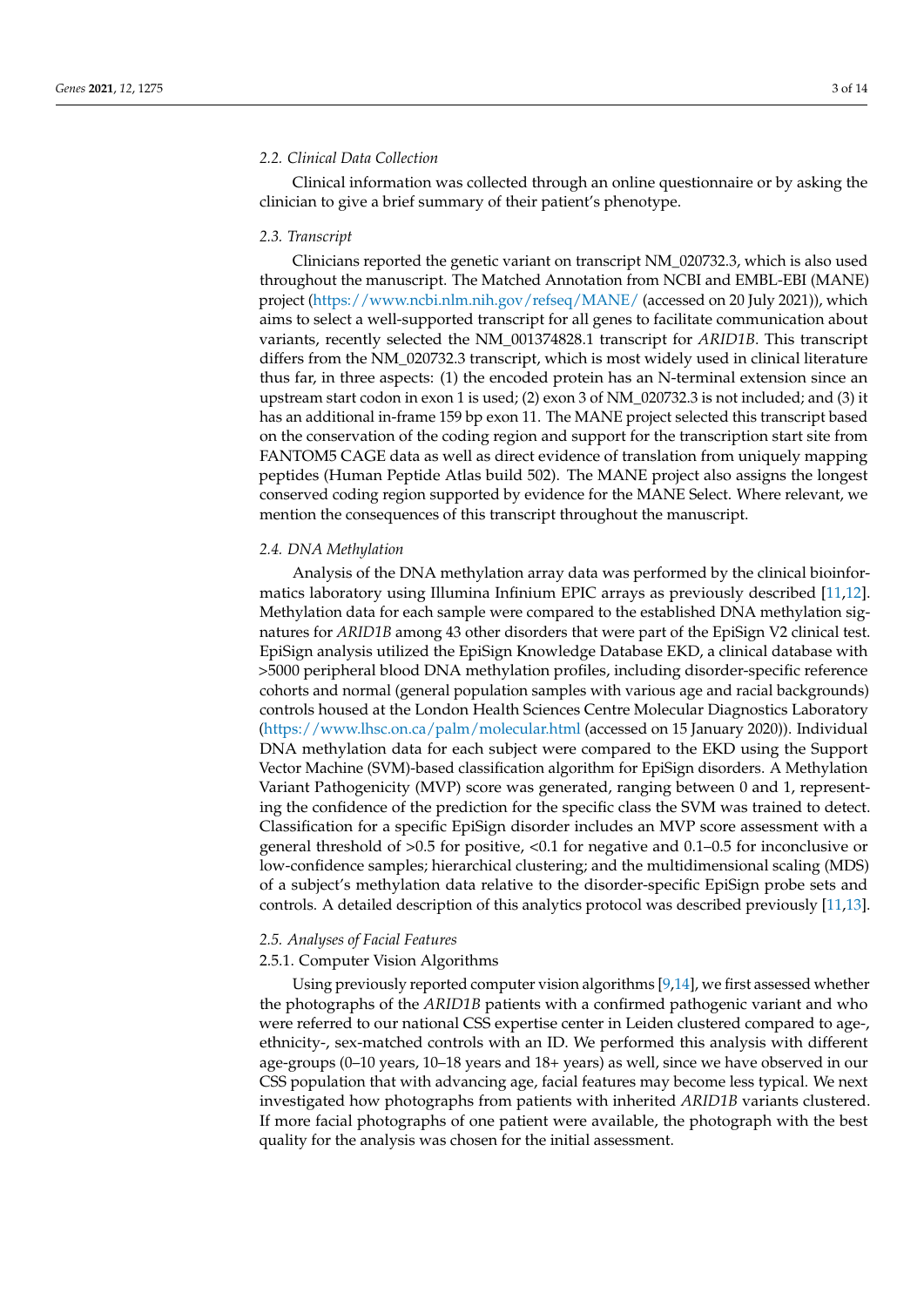# 2.5.2. Face2Gene

We also analysed the photographs of our *ARID1B* familial cases by uploading them in Face2Gene (FDNA Inc., Boston, MA, USA). We assessed the rank of CSS in the top 30 suggested syndromes and their similarity to CSS according to Face2Gene on a scale of 0–1. Face2Gene analyses were performed in April–May 2021.

#### **3. Results**

We collected 12 previously unreported index cases associated with a potential loss of function, as an inherited variant in *ARID1B* or a variant with unknown inheritance (Table [1](#page-4-0) and Figure [1\)](#page-3-0). Eight families had an inherited variant, one family consisted of two siblings of whom the mother was tested negative for the variant and there were three index cases with variants of unknown inheritance. The carrier parent of Case 11 is inconclusively mosaic (see also case description) and the parent of Case 12 is mosaic; the carrier parents of all other patients with inherited variants appeared to have non-mosaic or germline variants. In the DNA from peripherical blood, there was no indication for mosaicism in the other carrier parents.

<span id="page-3-0"></span>

**Figure 1.** *ARID1B* variants, DNA methylation results and facial analyses of the included cases. Variants of the included *ARID1B* cases with their DNA methylation results (transcript NM\_020732.3).

### *3.1. DNA Methylation*

*ARID1B* DNA methylation EpiSign analysis was performed for 5/12 cases where DNA and parental consent were available. A typical BAFopathy methylation pattern was detected in three familial cases (Table [1\)](#page-4-0).

### *3.2. Facial Analyses*

3.2.1. Computer Vision Algorithms

Compared to matched controls, the photographs of patients with a confirmed pathogenic *ARID1B* variant (*n* = 34) did not cluster (*p* = 0.34). Selecting only *ARID1B* patients aged 10 and below  $(n = 21)$ , Figure S1) showed that the photographs of this group did cluster (*p* = 0.038), while photographs of patients aged 10–18 and 18+ years did not cluster (respectively,  $n = 9$ ,  $p = 0.73$ , and  $n = 4$ ,  $p = 0.88$ ).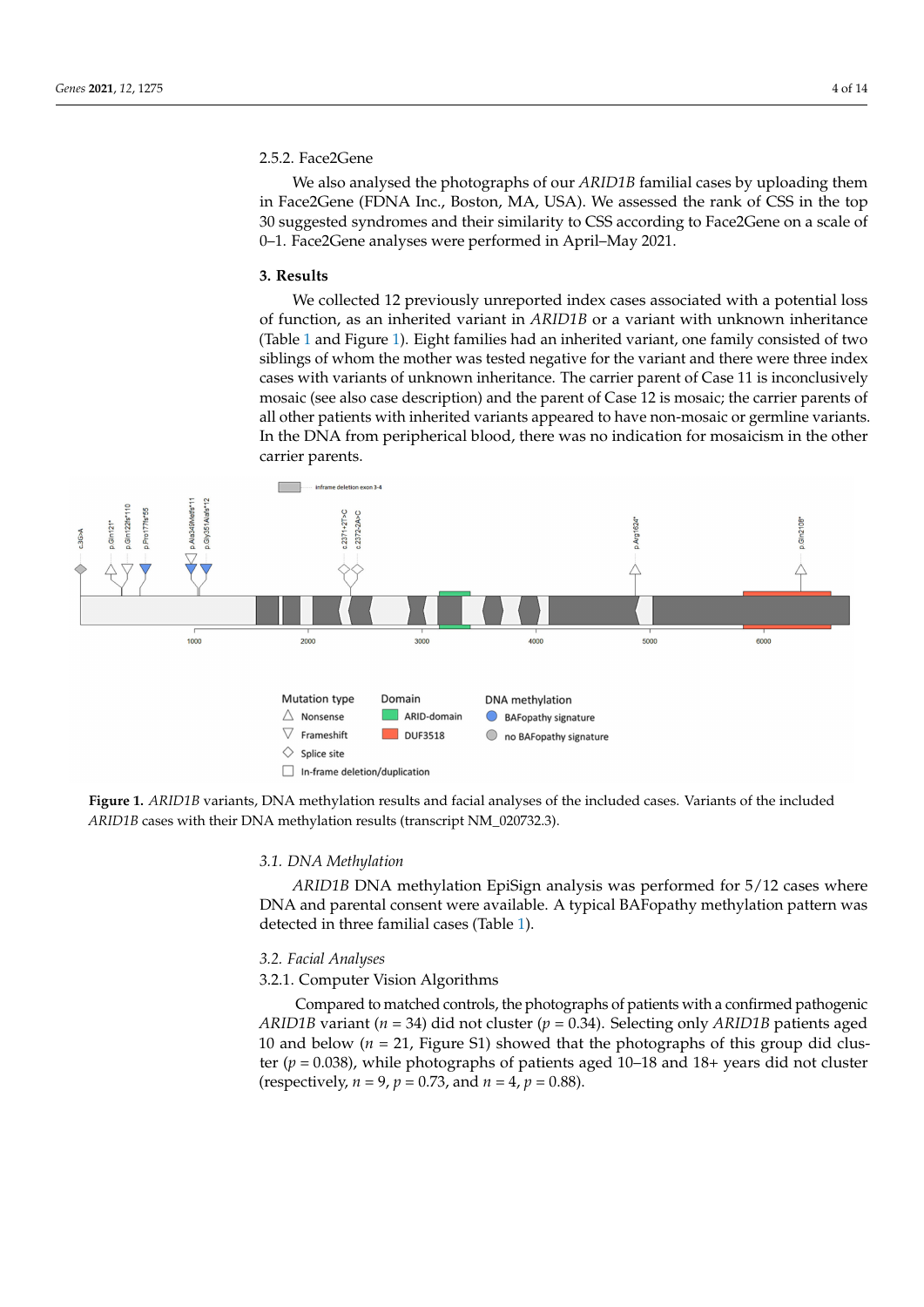| Case             | Exon    | cDNA              | <b>Protein Change</b> | Inheritance                                 | Variant              | GnomAD<br>$(1$ May 2021) | <b>DNA</b><br>Methylation<br>Pattern | Phenotype<br>Suggestive for<br>an ARID1B<br>Related<br>Disorder | Photograph<br>Clusters with<br>ARID1B<br>Patients | CSS in<br>Face2Gene<br>(Rank/Similarity) | <b>ACMG Criteria</b> | Interpretation<br><b>ACMG</b> | Updated<br><b>ACMG</b> Criteria | Interpretation<br>Updated<br><b>ACMG</b> | <b>Expert Opinion</b> |
|------------------|---------|-------------------|-----------------------|---------------------------------------------|----------------------|--------------------------|--------------------------------------|-----------------------------------------------------------------|---------------------------------------------------|------------------------------------------|----------------------|-------------------------------|---------------------------------|------------------------------------------|-----------------------|
|                  |         | c.3G > A          | p.(Met1?)             | Not maternal                                | Start codon          | No                       | no BAFopathy                         |                                                                 | $+$                                               | 2/0.32                                   | PVS1, PM2            | LP                            | PM2, PM7, PP4                   | <b>VUS</b>                               | <b>VUS</b>            |
|                  |         | c.361C > T        | $p.(Gln121*)$         | Paternal                                    | Nonsense             | No                       | n.a.                                 | $+/-$                                                           | n.a.                                              | n.a.                                     | PVS1, PM2            | LP                            | PM2, PM7                        | <b>VUS</b>                               | <b>VUS</b>            |
|                  |         | c.363_364insG     | $p.(Gln122fs*110)$    | Unknown                                     | Frameshift           | 7x                       | n.a.                                 | $\overline{\phantom{a}}$                                        | n.a.                                              | n.a.                                     | PVS1, BS2            | <b>VUS</b>                    | PM4, BS2                        | <b>VUS</b>                               | LB                    |
|                  |         | c.521dup          | p.(Pro177fs*55)       | Maternal                                    | Frameshift           | No                       | BAFopathy                            | $+$                                                             | $+(parent-)$                                      | 1/0.13<br>$(-/0.13)$                     | PVS1, PM2            | LP                            | PS5, PM2, PM7                   | LP                                       | $\mathbf P$           |
|                  |         | c.1029_1056del    | p.(Ala349Metfs*11)    | Maternal                                    | Frameshift           | No                       | BAFopathy                            | $+$                                                             | $+$                                               | 19/0.08                                  | PVS1, PM2            | $\mathrm{LP}$                 | PVS1, PS5, PM2,<br>PM7          |                                          | $\mathbf{P}$          |
|                  |         | c.1044 1071del    | p.(Ala349Metfs*11)    | Maternal                                    | Frameshift           | No                       | n.a.                                 | $\pm$                                                           | $+$                                               | 1/0.38                                   | PVS1, PM2            | LP                            | PVS1, PM2,<br>PM7               |                                          | $\mathbf{P}$          |
|                  |         | c.1044_1062del    | p.(Gly351Alafs*12)    | Paternal                                    | Frameshift           | No                       | BAFopathy                            | $+$                                                             | $+(parent-)$                                      | 7/0.31<br>16/0.07                        | PVS1, PM2            | LP                            | PVS1, PS5, PM2,<br>PM7          |                                          | $\mathbf{P}$          |
|                  | $3 - 4$ | exon 3-4 deletion | p.?                   | Paternal                                    | In-frame<br>deletion | $\overline{a}$           | no BAFopathy                         | $\sim$                                                          | n.a.                                              | n.a.                                     | PM2, PM4             | <b>VUS</b>                    | PM2, PM4                        | <b>VUS</b>                               | LB                    |
|                  | -       | $c.2371+2T > C$   | r.spl?                | Unknown                                     | Splice site          | No                       | n.a.                                 |                                                                 | n.a.                                              | n.a.                                     | PM2, PM4, PP4        | <b>VUS</b>                    | PM2, PM4, PP4                   | <b>VUS</b>                               | <b>VUS</b>            |
| 10 <sup>10</sup> |         | $c.2372 - 2A > C$ | r.spl?                | Maternal<br>Father is<br>inconclusively     | Splice site          | 1x                       | n.a.                                 |                                                                 | n.a.                                              | n.a.                                     | PP4                  | <b>VUS</b>                    | PP4                             | <b>VUS</b>                               | VUS                   |
| 11               | 18      | c.4870C > T       | $p.(Arg1624*)$        | mosaic. Mother<br>is negative.<br>Siblings. | Nonsense             | No                       | n.a.                                 |                                                                 | n.a.                                              | n.a.                                     | PVS1, PM2, PP4       | P                             | PVS1, PM2, PP4                  |                                          | $\mathbf{P}$          |
| 12               | 20      | c.6322C > T       | p.(Gln2108*)          | Paternal, mosaic<br>father                  | Nonsense             | No                       | n.a.                                 | $+$                                                             | $+(parent+)$                                      | 1/0.78 1/0.34                            | PVS1, PM2, PP4       | $\mathbf{P}$                  | PVS1, PM2,<br>PM7, PP1, PP4     |                                          | $\mathbf{p}$          |

**Table 1.** An overview of the included patients' variants in *ARID1B* and a summary of the variant and phenotype assessments. (Transcript NM\_020732.3).

<span id="page-4-0"></span>Abbreviations: n.a.: not available; P: pathogenic; LP: likely pathogenic; VUS: variant of uncertain significance; LB: likely benign.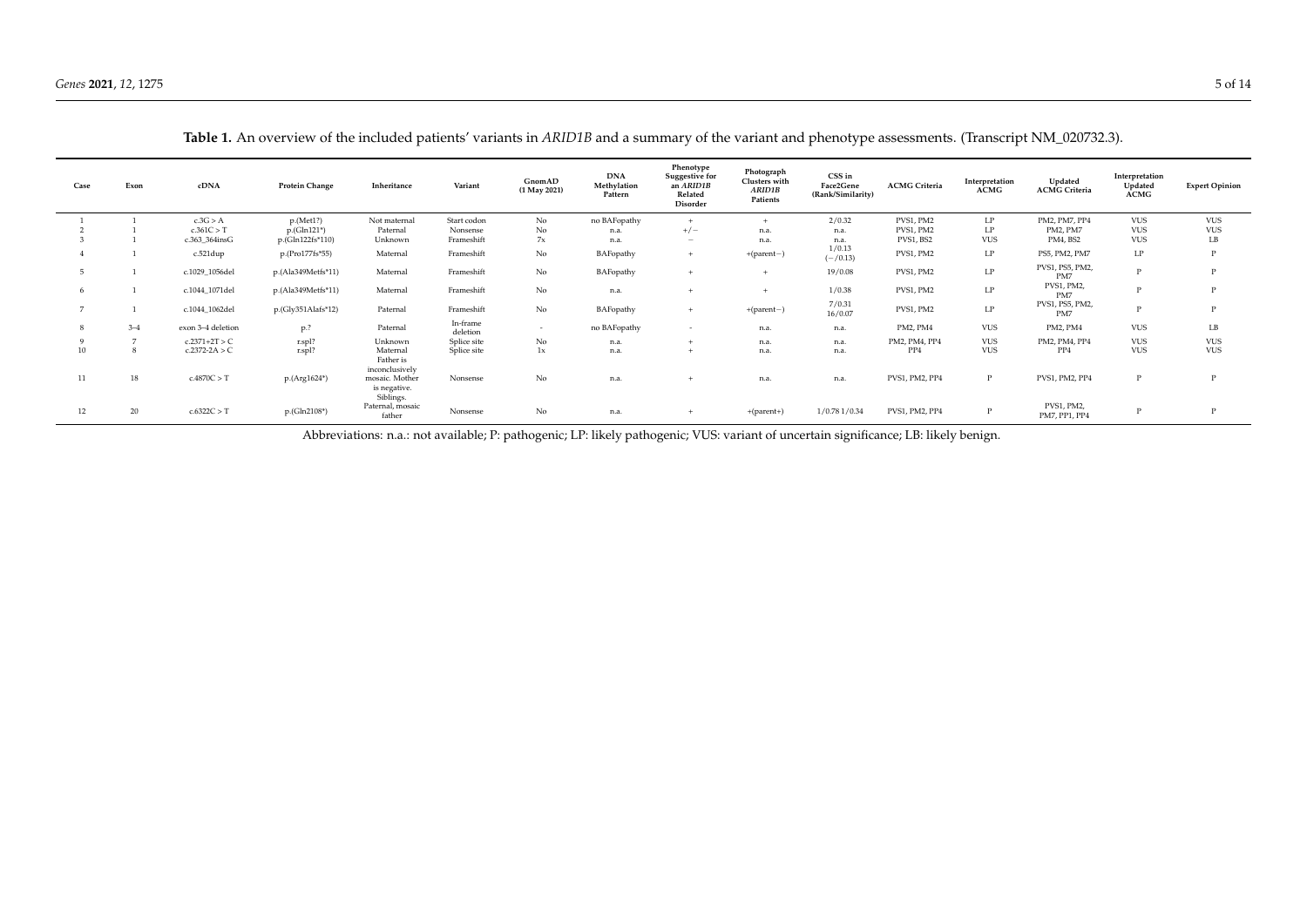The photographs of Index 1, 4, 5, 6, 7 and 12 and the parent of Index 12 clustered with photographs of the young *ARID1B* patients from our outpatient clinic compared to the controls, while the photographs of the parent of Index 2, 4 and 7 did not cluster (Tables [1](#page-4-0) and S1 and Figure S1). The photographs of Case 2 at an age of two years and 11 years clustered with the young *ARID1B* patients, but her most recent photograph taken at an age of 11.5 years did not cluster.

#### 3.2.2. Face2Gene

Face2Gene suggested CSS as a possible syndrome for all pictures of children and of the parents of whom childhood pictures were available for analyses. CSS was the first suggested syndrome for the Cases 4, 6 and 7, and for childhood pictures of Parents 7 and 12 (Table [1](#page-4-0) and Figure S2a,b). CSS was not suggested for the adult pictures of parents of Cases 2, 4 and 7. For Cases 2, 7 and 12, multiple facial photographs taken at different ages were available. The concordance of these photographs to the CSS Face2Gene model appears to decline with age (Figure S2c,d).

#### *3.3. Variant Interpretation*

# 3.3.1. Variants at the 5' end of Exon 1 of *ARID1B* Case 1

This 20-year-old boy has a start codon variant, which was not found in his mother. It should be noted that on the MANE transcript NM\_001374828.1, this variant is a missense variants (p.(Met84Ile)). He has moderate ID, normal speech development, seizures since the age of three years, cannot read or write and has small nails. According to the ACMG guidelines, this variant is classified as likely pathogenic (Table [1\)](#page-4-0). The location of this variant and the absence of other pathogenic variants in the region make interpretation complex. His photograph clusters with other *ARID1B* patients, but the methylation pattern in his blood was not compatible with a BAFopathy. Given the lack of variants in the 5' end of exon 1, our expert opinion is that the variant should be classified as a VUS.

# Case 2

This six-year-old girl carries a paternally inherited nonsense variant in the  $5'$  end of exon 1 (c.361C>T, p.(Gln121\*)). Her primary symptoms were dysmorphic features, hyperactivity and disruptive/defiant behaviour. None of these features were seen in the father and both father and daughter have normal intelligence. Although according to ACMG guidelines (Table [1\)](#page-4-0) this variant would classify as likely pathogenic, taking our experience with the inheritance, location and phenotype into account, we would consider this variant a VUS. The photograph of the child at age two years clustered with other *ARID1B* patients; one of her photographs taken at 11 years also clustered, while another photo at this age did not cluster. The photograph of the parent at age 47 years did not cluster. No DNA samples were available for further testing. After adding the photograph data to our assessment, we still consider this variant a VUS.

#### Case 3

This is a singleton case aged > 50 years from the AURORA study (conducted in the early 2000s in patients with end-stage kidney failure). A frameshift variant in the 5' end of exon 1 was identified (c.363\_364insG, p.(Gln122fs\*110)). This variant has been reported several times in gnomAD. No additional information about this patient's phenotype is available and inheritance was not tested. According to the ACMG guidelines (Table [1\)](#page-4-0), this variant classifies as a VUS. However, based on the frequency in gnomAD and the reason why sequencing was performed, we consider this variant as likely benign. No photographs or DNA were available for further testing.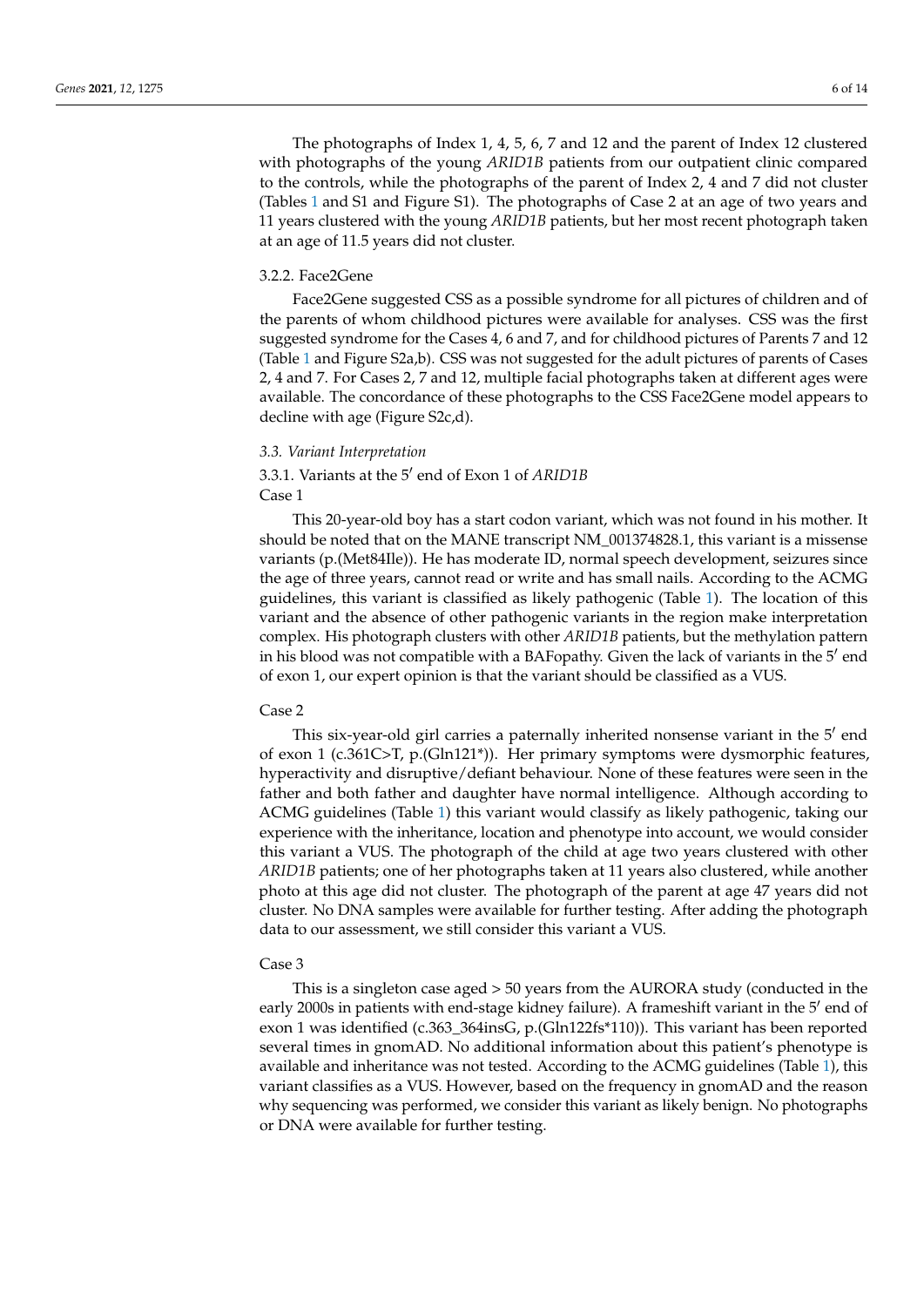#### Case 4

This is a 17-month-old child who inherited a frameshift variant located at the  $5'$  end of exon 1 (c.521dup, p.(Pro177fs\*55)) from a parent. Although based on ACMG guidelines this variant would be classified as likely pathogenic (Table [1\)](#page-4-0), we initially considered this variant a VUS, based on the inheritance and the location at the 5'end of exon 1. The photograph of the child clustered with other *ARID1B* patients, while the photograph of the parent at age 36 years did not cluster. A picture of the parent during childhood was not available. DNA methylation in both the child and the parent was compatible with a BAFopathy. The phenotype of the child and the parent fit within the *ARID1B* spectrum and this variant is considered pathogenic.

#### Case 5

This is a 10-year-old boy who inherited a frameshift variant in exon 1 (c.1029\_1056del, p.(Ala349Metfs\*11)) from his mother. He has mild ID, speech delay, behavioural issues and attends special education school. His mother also attended special education school (as a child and adult) and has no behaviour issues. The maternal grandmother was also reported to have ID. The boy lives with his father. According to the ACMG guidelines this variant could be classified as likely pathogenic (Table [1\)](#page-4-0). The photograph of this patient clustered with *ARID1B* patients, his DNA methylation pattern was compatible with a BAFopathy and this variant was considered pathogenic.

#### Case 6

This is a four-year-old girl with a maternally inherited frameshift variant in exon 1 (c.1044\_1071del, p.(Ala349Metfs\*11)). Further segregation analyses showed that the variant was present in another affected sibling and absent in an unaffected sibling. She has global developmental delay, severe speech delay, autistic features and feeding difficulties. Her mother has ID and her affected brother has developmental delay, mild ID and short stature. ACMG guidelines support a variant classification of likely pathogenic (Table [1\)](#page-4-0). The photograph of the child clustered with *ARID1B* patients and the variant is considered pathogenic.

# Case 7

This is a nine-year-old girl who inherited a frameshift variant in exon 1 (c.1044\_1062del, p.(Gly351Alafs\*12)) from her father. She had neonatal hypotonia with transient feeding difficulties, developmental delay (walked independently at 30 months, speech delay), mild ID (total IQ 73 at 7.5 years, verbal comprehension 84, perceptual reasoning 75, working memory 82, processing speed 76), behavioural problems (i.e. tantrums, ADHD), epilepsy and progressive obesity. The father had mild learning difficulties but no intellectual deficiency (total IQ 98 but heterogeneous profile, verbal comprehension 84, perceptual reasoning 106, working memory 112, processing speed 94). At physical examination, he had coarse facial features. He had epilepsy between 2 and 12 years of age. Based on the ACMG guidelines, this variant could be classified as likely pathogenic (Table [1\)](#page-4-0). The photograph of the child clustered with *ARID1B* patients, while the photograph of her father at age 14 years did not cluster. The DNA methylation pattern in the parent and child was compatible with a BAFopathy. This variant is therefore classified as pathogenic.

# 3.3.2. Splice Sites of in-Frame Exons or in-Frame Deletions in *ARID1B* Case 8

This is a seven-year-old boy who inherited an in-frame deletion of exon 3 and 4 from his father. He has a clinical diagnosis of familial Mediterranean fever. A microarray was performed in search of an intragenic MEFV deletion because only one pathogenic variant in the FMF gene was identified. He has normal development and no dysmorphic features. ACMG guidelines support a classification as a VUS (Table [1\)](#page-4-0). No photograph for facial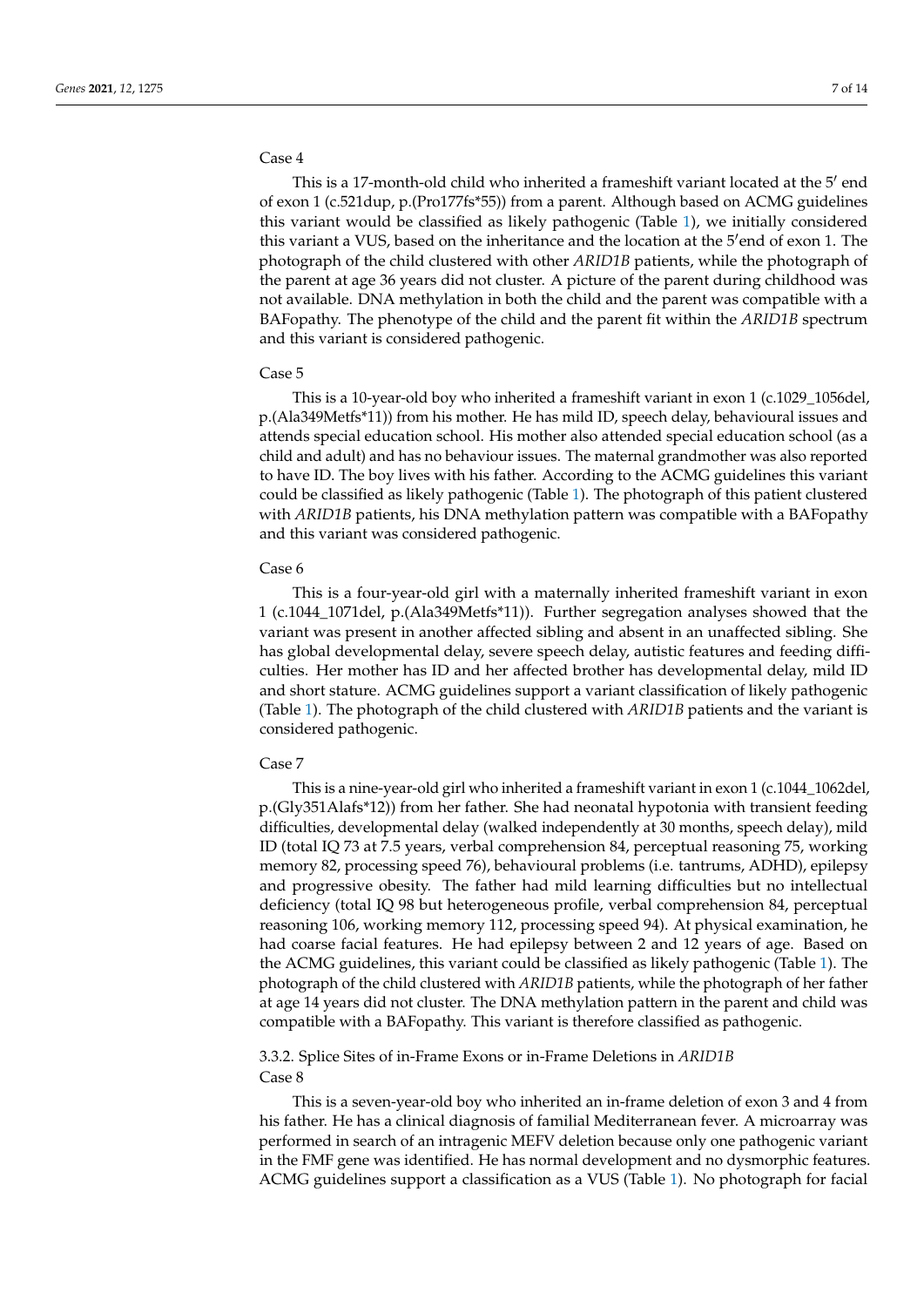analysis was available and DNA methylation did not show a BAFopathy pattern. This variant is considered likely benign.

#### Case 9

This is an 18-year-old girl with a splice site variant near the in-frame exon 7 (c.2371+2T>C) with unknown inheritance. This variant is located close to a variant (c.2371+5G>A, de novo) reported by Lord et al. [\[15\]](#page-12-10). She has severe ID, currently no speech, lost 3–4 words between age 1–2 years, seizures, myopia, hypoplasia of the corpus callosum, intracerebral lipoma of the quadrigeminal plate, self-injurious behaviour, mild scoliosis and camptodactyly of the 3rd and 5th finger. She is currently a senior in a high school program for individuals with developmental disabilities. Suggestive features for an *ARID1B*-related disorder in this case are hypoplasia of the corpus callosum, myopia, seizures and scoliosis. In accordance with the ACMG guidelines, this variant was considered a VUS (Table [1\)](#page-4-0). No photographs or DNA were available for further testing.

#### Case 10

This is an 11-year-old girl who inherited a splice site variant near the in-frame exon 8 (c.2372-2A>C) from her mother. This variant has been reported in two siblings with autism spectrum disorder without ID who inherited this variant from their father. This variant was absent in their sibling without autism [\[16\]](#page-12-11). This variant was also reported in a stillborn case with features consistent with prenatal CSS with unknown inheritance [\[17\]](#page-12-12).

She has severe global developmental delay, complex partial epilepsy, microcephaly, generalized hypotonia, cortical visual impairment, laryngomalacia, oromotor dysphagia, constipation, feeding difficulties and hip dislocation. No information about her mother is available. Although the combination of laryngomalacia with developmental delay, visual impairment and seizures is suggestive of *ARID1B*-related ID. The fact that the variant is inherited both in the literature case and in this family argues against pathogenicity. Unfortunately, no information on the mother, and no photographs or DNA could be obtained, and this variant remains a VUS, conforming to the ACMG guidelines (Table [1\)](#page-4-0).

# 3.3.3. Mosaicism in Parents

# Case 11

The proband is an eight-year-old boy who has a sister with a nonsense variant in exon 18 (c.4870C>T, p.(Arg1624\*)) that has been reported as pathogenic several times in the literature [\[7,](#page-12-2)[18](#page-12-13)[–20\]](#page-12-14). The mother tested negative for the variant and the father was potentially mosaic, with a very low signal on Sanger sequencing (data not shown). The proband has delayed motor milestones, delayed speech, moderate ID, autism spectrum disorder, hypotonia, dysmorphia, exotropia, short stature, hypoplastic left heart syndrome with coarctation of the aorta, undescended testes and inguinal hernias, feeding difficulty (G-tube dependent) and a history of strabismus. Brain MRI showed mild cerebellar vermis hypoplasia. His 10-year-old sister (diagnosed at 4.5 years) has developmental delay, moderate ID, no speech, behavioural anomalies, normal growth, no cardiac defect, feeding difficulties in infancy and, besides optic nerve hypoplasia, no brain anomalies. In accordance with the ACMG guidelines and based on the phenotype and previously reported loss-of-function variants located in this exon, this variant was considered pathogenic in the initial assessment (Table [1\)](#page-4-0). No photographs could be obtained.

#### Case 12

This is a three-year-old boy (now eight years) who inherited a nonsense variant in exon 20 (c.6322C>T, p.(Gln2108\*)) from his mosaic father (data not shown). Several patients with loss-of-function variants near this variant have been reported  $[3-5,7,19,20]$  $[3-5,7,19,20]$  $[3-5,7,19,20]$  $[3-5,7,19,20]$  $[3-5,7,19,20]$ . This boy's phenotype matches the *ARID1B* phenotype well. His father is considered to have normal intellectual functioning, went to regular primary school and was able to keep up with peers, does not have developmental delay, does have a range of behavioural issues, mild scoliosis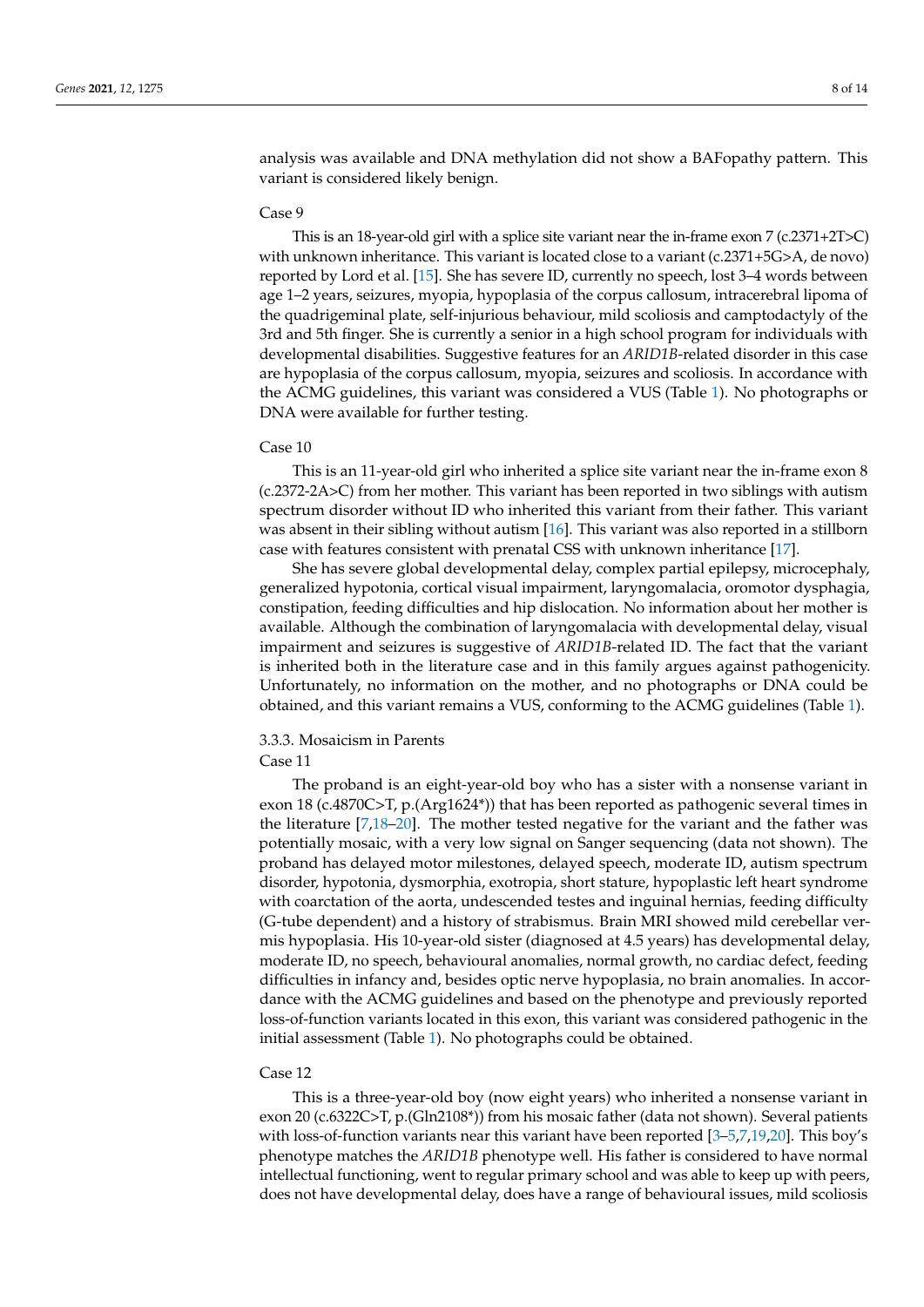and currently lives independently with his partner and children. In accordance with the ACMG guidelines (Table [1\)](#page-4-0), this variant was considered pathogenic. The photographs of the child at the age of eight years and the parent at the age of 18 years clustered with *ARID1B* patients, confirming the pathogenicity of this variant.

# **4. Discussion**

#### *4.1. Variable Expression*

Variable expression of the *ARID1B* phenotype is evident in the inherited cases we have described (Table [1\)](#page-4-0). For example, the parents of Cases 4–7 appear to be considerately less severely affected than their offspring. Although sporadic cases of inherited variants from similarly affected parents [\[21](#page-12-16)[–23\]](#page-12-17) or variants inherited through (gonadal) mosaicism [\[7,](#page-12-2)[24](#page-12-18)[–27\]](#page-13-0) have been reported (Table S2), here we describe for the first time that a pathogenic, non-mosaic variant is inherited from a very mildly affected parent with normal IQ values (i.e., the father in Case 7). Unfortunately, the grandparents could not be tested in our cases with inherited variants. Parents in our cases were generally less severely affected than their child. This is likely explained by selection bias since mildly affected patients are more likely to have offspring than severely affected patients. Another clear illustration of variable expression is Case 11, where two siblings with the same variant share a similar cognitive phenotype (moderate ID), whilst only one of them has congenital heart disease. Due to this variable phenotype, it can be challenging to distinguish truly benign variants from familial variants with high variable expression.

We show that DNA methylation studies and algorithms that model human facial dysmorphism and facial recognition can be helpful tools to determine the pathogenicity of such complex variants in several illustrative cases. Based on our experience, we propose an expansion of the evidence framework of the ACMG guidelines [\[6\]](#page-12-1) (Box [1\)](#page-8-0) to improve variant interpretation, which we discuss in more detail below.

**Box 1.** Suggested updates of the ACMG guidelines for the interpretation of sequence variants.

# **PVS1.**

Adjusting the 2nd caveat of PVS1 into:

• Use caution interpreting LOF variants at the extreme  $5'$  and  $3'$  ends of a gene.

Adding **PS5**

A DNA methylation signature matching the gene in which the variant was identified is present. Caveat:

<span id="page-8-0"></span>If variants in related genes lead to the same signature, care must be taken to exclude the relevant variants in those genes.

Adding **PM7**

Facial photograph clusters with photographs of patients with a confirmed pathogenic variant and separate from the matched controls.

# *4.2. Variant Location and the PVS1 Category*

The PVS1 criterion in the ACMG framework is triggered when a predicted loss-offunction variant is detected in a gene known to have haploinsufficiency as a mechanism. One of the caveats to the PVS1 criterion is that  $3'$  variants may escape nonsense-mediated decay (NMD) [\[6,](#page-12-1)[28\]](#page-13-1). Another problem is the possibility that 5' loss-of-function variants may be rescued by an alternative translation start site. For *ARID1B*, we have previously noted that there are no convincing pathogenic variants reported at the  $5'$  end of exon 1 [\[7\]](#page-12-2). This could be a chance finding, could reflect that such variants are not pathogenic or perhaps that such variants are lethal and therefore not identified in live born patients. Since no BAFopathy DNA methylation signature was shown in Case 1, and the phenotypes of Cases 2 and 3 are not consistent with *ARID1B*-related ID, such a start site may be located between cDNA location 363 and 521. It may be that such a start site would rescue the complete phenotype, but an intriguing alternative is that it rescues part of the phenotype only. This could explain why we find a relative abundance of inherited variants in exon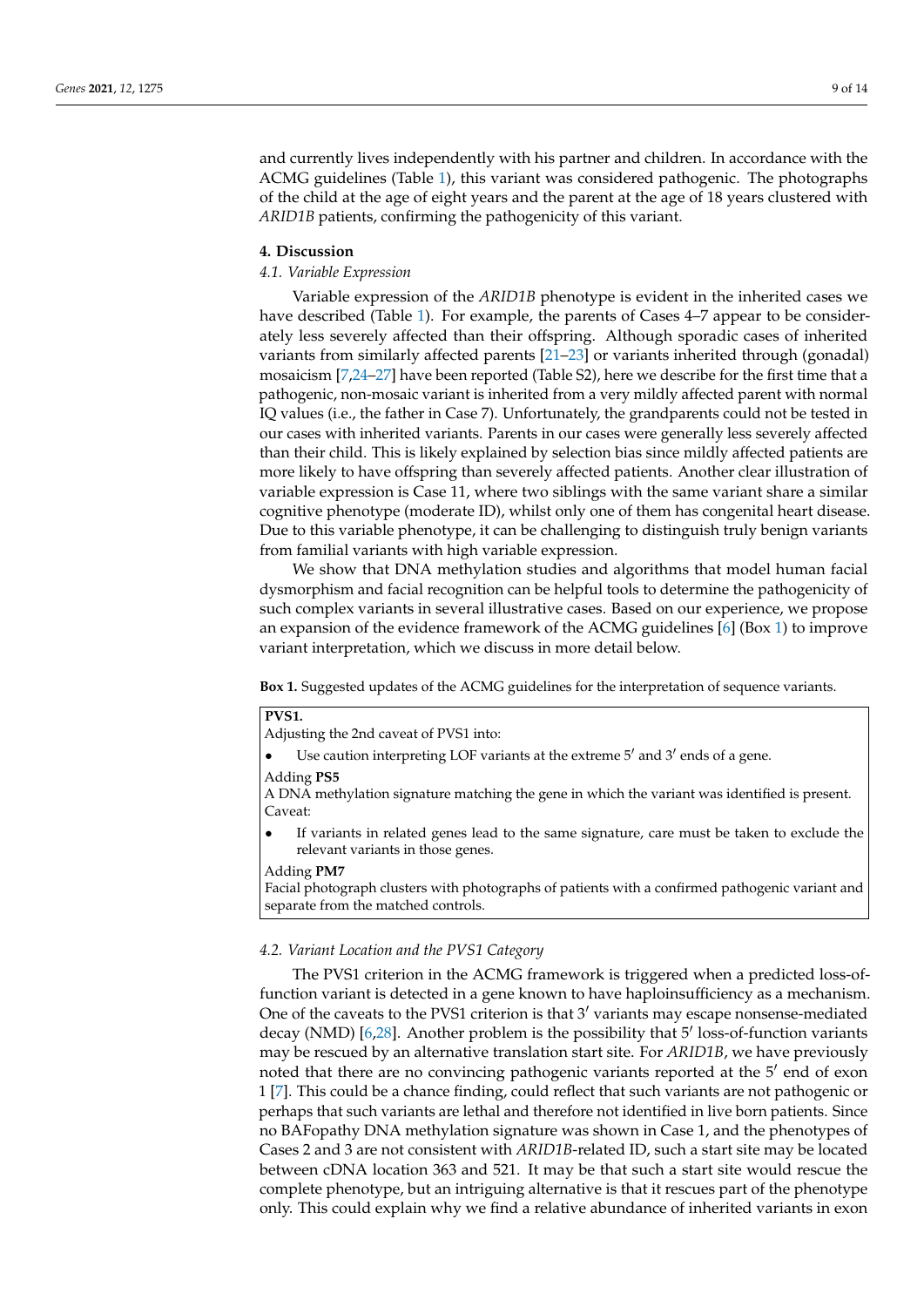1. There is one methionine in between (p.Met154), but other start codons have also been described to initiate translation [\[29\]](#page-13-2). We therefore propose to adjust the 2nd caveat of PVS1 to also include possibilities of alternative translation start sites: "Use caution interpreting LOF variants at the extreme  $5'$  and  $3'$  ends of a gene".

The absence of pathogenic variants in exon 3 of *ARID1B* reinforces the importance of another caveat for PVS1: to use caution when the genes is known to generate multiple transcripts [\[6,](#page-12-1)[30\]](#page-13-3). The in-frame exon 3 in transcript NM\_020732.3 is not included in another *ARID1B* transcript NM\_017519.2. This suggests that exon 3 is alternatively spliced and may not be required in all tissues, which is confirmed by several reported cases with loss-of-function variants in exon 3 without a matching phenotype [\[31](#page-13-4)[,32\]](#page-13-5).

Our Case 8, where in-frame exons 3 and 4 were deleted in an unaffected patient and parent, illustrates the importance of this caveat, but also of the caveat relating to skipping of in-frame exons. Interestingly, Pascolini et al. [\[33\]](#page-13-6) describe monozygotic twins with an in-frame deletion of exon 2–4 of *ARID1B*, where the father could not be tested. The location, in-frame nature and unknown inheritance cast doubt upon the pathogenicity of this particular variant [\[34\]](#page-13-7), although a very similar variant was identified in a CSS patient by Fujita et al. [\[35\]](#page-13-8). They identified an in-frame deletion of exons 2–5, of unknown inheritance, but the phenotype and the Face2Gene analysis (rank 1, similarity 0.62) make the pathogenicity of this variant more likely. Unfortunately, no DNA of this reported case could be obtained to determine the DNA methylation signature.

The described cases illustrate how important it is to keep in mind the caveats mentioned in the ACMG guidelines. For example, if these were to be disregarded, the variants of Cases 1, 2, 8 and 9 would have been classified as likely pathogenic or pathogenic instead of as a VUS. This also stresses the importance of having gene-specific knowledge concerning genotype and phenotype when interpreting variants.

#### *4.3. Transcript Choice*

We have considered switching to the MANE transcript for this paper. However, to prevent unnecessary confusion in the literature, we decided to only switch to a new transcript when it is fully backed up by clinical evidence (such as variants being identified in 'new' exonic regions (i.e. the additional 5'part of exon 1, and the in-frame exon 11). Thus far, this is not the case, although care should be taken that these 'new' regions are properly sequenced and called. Although they appear to be captured in most recent exome capture kits, it is possible that bio-informatic pipelines do not yet annotate these new regions causing clinical variants to be missed. We recommend that clinical labs check their pipelines for compatibility with the MANE transcript. We have also queried GnomAD for truncating variants in the new exonic regions, which would be an argument against the new transcript. We found five truncating variants in GnomAD (accession date 6 August 2021), but each variant was found once, and four of them are in low complexity regions, so this does not provide definitive evidence either way. Thus, even though NM\_020732.3 is not the perfect transcript for *ARID1B* as it incorporates the in-frame exon 3, which is most likely not clinically relevant, we have chosen to keep using NM\_020732.3 until there is more evidence for the new transcript. We have added the description of all variants detected in our cases on the MANE transcript in the Supplementary Data (Table S1).

One important consequence of the new transcript is that the start codon variant of patient one changes into a missense variant (c.252G > A, p.(Met84Ile)). This might explain the absence of a DNA methylation signature in this patient, since for some genes specific signatures for missense variants are identified. The consequence of this variant is on the protein level is not yet known.

# *4.4. Incorporating New Developments into ACMG Guidelines for the Interpretation of Sequence Variants*

Since the introduction of the ACMG guidelines there have been several relevant developments. Facial analysis has become more widely used and DNA methylation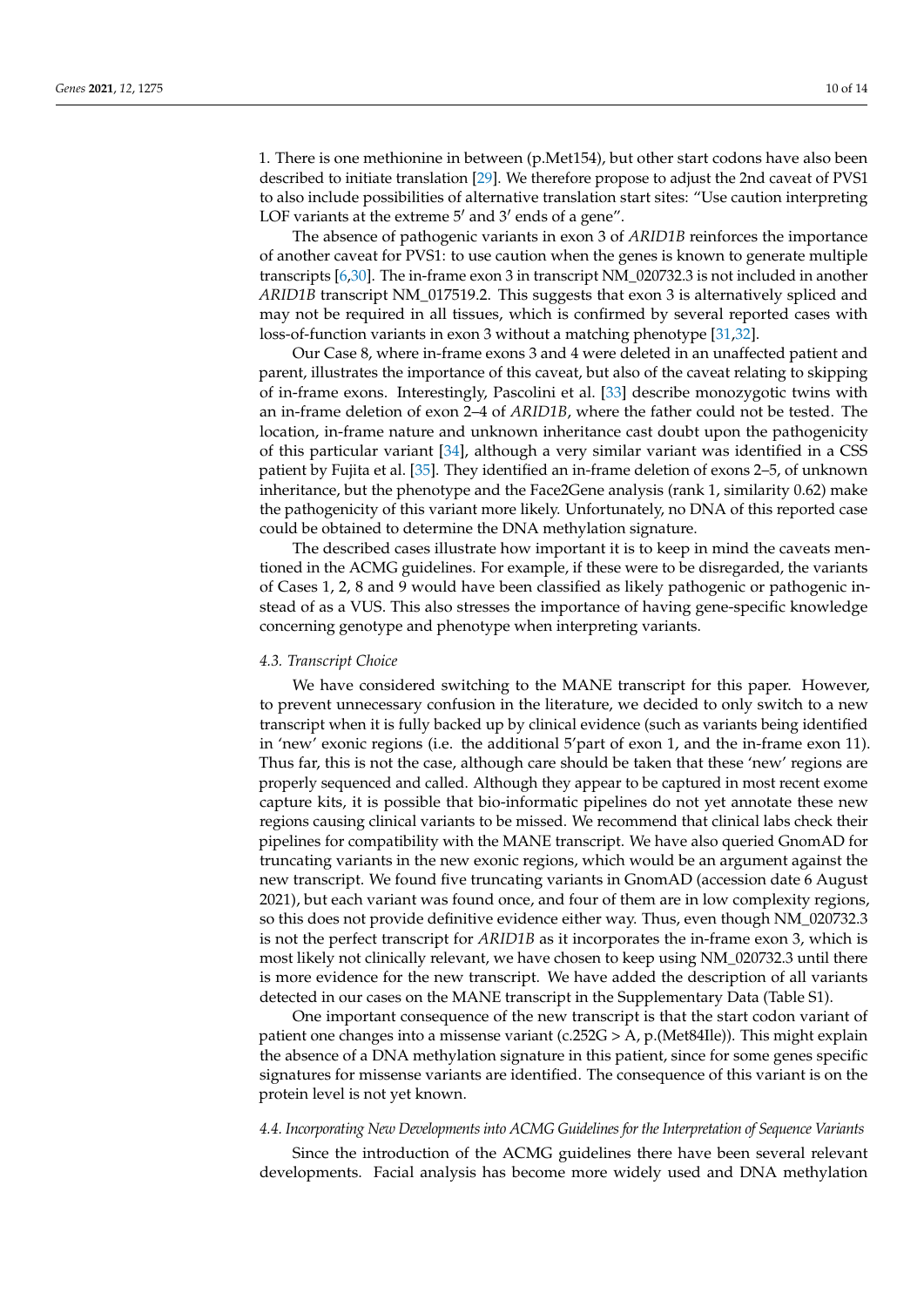analysis has been shown to be an effective functional assay in clinical classification of an expanding number of genetic disorders [\[11](#page-12-6)[,12\]](#page-12-7), including CSS [\[10\]](#page-12-5).

#### 4.4.1. Facial Analyses

By means of computer vision algorithms we have shown that facial photographs of *ARID1B* patients aged < 10 years cluster separate from age-, sex-, ethnicity-matched controls with ID and that with advancing age this clustering becomes less pronounced (Figure S1). This apparent absence of a clear facial phenotype among older *ARID1B* patients could be explained by the notion that with advancing age the facial phenotype becomes less specific, but the low number of available photographs of older *ARID1B* patients may have played a role as well. We illustrated that facial analysis using childhood photographs can be helpful in the interpretation of difficult variants and we suggest that a positive facial gestalt match could be incorporated as a moderate ACMG criteria (PM7): "Facial photograph clusters with photographs of patients with confirmed pathogenic variants and separate from matched controls". We think this better reflects the objective nature of facial analyses then allocating the PP4 criterion of a phenotype highly specific for gene. Of course, this criterion should be limited to the syndromes that display facial dysmorphism.

#### 4.4.2. DNA Methylation

Multiple studies have shown the potential of DNA methylation signatures for variant interpretation [\[11,](#page-12-6)[12\]](#page-12-7). However, caution is warranted because the sensitivity of DNA methylation signatures may be not be complete for all pathogenic variants in a given gene. For example, multiple episignatures have been described in single genes in some disorders [\[36](#page-13-9)[,37\]](#page-13-10). Similarly, the DNA methylation result of Case 1 is not compatible with a BAFopathy, whilst his photograph clusters with *ARID1B* patients and his phenotype may fit within the *ARID1B* spectrum. Hence, while existence of an episignature is generally considered strong functional evidence to confirm a pathogenicity of a variant, lack of an episignature, albeit indicative, should not be considered conclusive evidence of the lack of pathogenicity [\[12\]](#page-12-7). The DNA methylation results all mirror the assessment of pathogenicity before testing in this study, except for Case 4. In this case, a loss-of-function variant was found at the 5' end of exon 1, at cDNA position 521. This variant was reclassified after the DNA methylation showed a BAFopathy methylation pattern in both the child and parent. These data, along with the growing body of published literature on other disorders, support incorporating DNA methylation as a strong criterion for classifying pathogenic variants (PS5): "A DNA methylation signature matching the gene in which the variant was identified is present". In our view this should be a separate criterion from PS3 (wellestablished functional studies show a deleterious effect). This is also in line with ACGS Best Practice Guidelines for Variant Classification 2019 [\[38\]](#page-13-11), since the evidence of a methylation signature supports phenotype specificity and is not directly related to the identified variant. Perhaps at a later stage when more is certain about the sensitivity of this DNA methylation test, a criterion could also be added to classify variants as benign in the absence of a DNA methylation signature.

# 4.4.3. Incorporating Suggested ACMG Updates

Taking the suggested new PM7 and PS5 criteria and the adjusted PVS1 caveat into account, we have classified the variants and show that the pathogenicity assessment of the variants of our included cases would significantly change (Table [1\)](#page-4-0) and have become more conforming to our interpretation of the *ARID1B* variants.

The UK Association for Clinical Genomic Science (UK-ACGS) publishes an annual ACMGbased specification for variant interpretation [\[39\]](#page-13-12). Using these criteria, the initial interpretation of the *ARID1B* variants would change for Cases 1, 2 and 4–7 into likely pathogenic and the interpretation using our updated ACMG criteria would remain unchanged.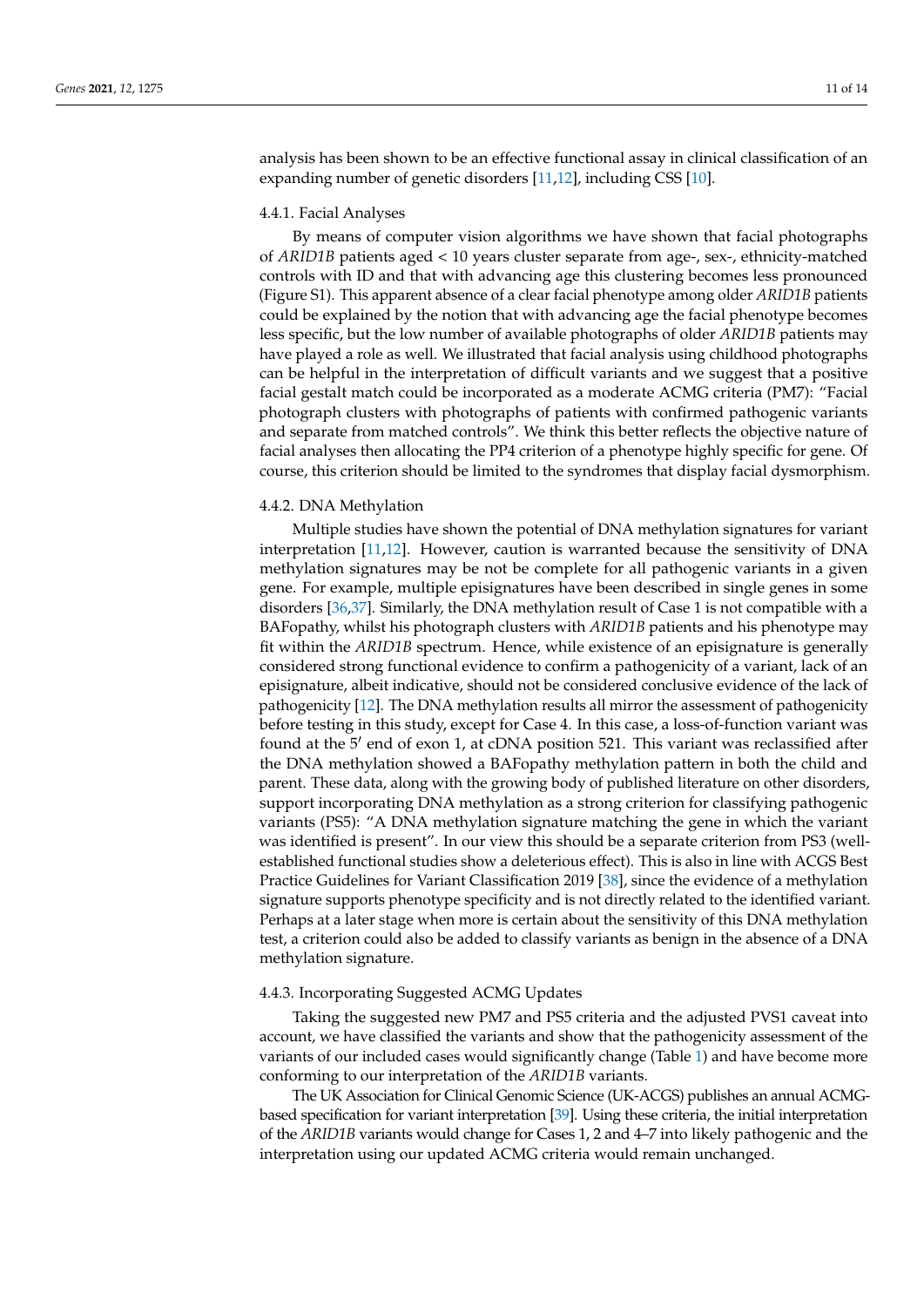# **5. Conclusions**

Due to the variable phenotype among *ARID1B* patients, it can be challenging to distinguish familial variants with variable expression from benign variants. We urge caution in the interpretation of variants in the  $5<sup>7</sup>$  end of exon 1 and in-frame deletions and suggest to update the ACMG criteria PVS1 to also include caution with variants at the  $5<sup>′</sup>$ end of the transcript. We demonstrate the diagnostic utility of DNA methylation signatures in such cases and show the variable expression of the *ARID1B* phenotype, by reporting the first affected parent with normal IQ. Furthermore, we confirmed that *ARID1B* patients aged < 10 years have a distinct facial phenotype and found that the facial phenotype of *ARID1B* patients may become less specific with age. For this reason, if facial analyses are used to aid interpretation, childhood pictures should be preferred. Finally, we suggest the addition of facial analysis and/or DNA methylation signature analysis to the ACMG guidelines for interpretation of sequence variants in determining the impact of a genetic change on a patient's diagnosis.

**Supplementary Materials:** The following are available online at [https://www.mdpi.com/article/10](https://www.mdpi.com/article/10.3390/genes12081275/s1) [.3390/genes12081275/s1,](https://www.mdpi.com/article/10.3390/genes12081275/s1) Figure S1: (A) t-SNE plot depicting clustering of photographs of familial ARID1B cases (1 photograph per case was included) compared to confirmed ARID1B patients aged < 10 years photographs and age-, sex-, and ethnicity matched controls with intellectual disability. (B) t-SNE plot depicting clustering of photographs of familial ARID1B cases compared to confirmed ARID1B patients' photographs and matched controls, Figure S2: depicting similarity and ranking of facial photographs of the familial *ARID1B* cases\* in F2G. Table S1: overview of the clustering of photographs of *ARID1B* inherited cases in comparison to *ARID1B* outpatient clinic cases, Table S2: previously reported inherited loss-of-function *ARID1B* variants.

**Author Contributions:** Conceptualization, P.J.v.d.S., I.M. and G.W.E.S.; data curation, P.J.v.d.S.; formal analysis, P.J.v.d.S. and G.W.E.S.; investigation, P.J.v.d.S., M.A., A.J.M.D., I.M. and G.W.E.S.; methodology, P.J.v.d.S., I.M. and G.W.E.S.; project administration, P.J.v.d.S.; resources, P.J.v.d.S., M.A., K.P., B.W.v.B., J.C.D., D.D., J.T.d.D., E.H.G., I.M.M., S.M., D.S.R., C.A.L.R., B.S. (Betsy Schmalz), T.S., K.E.S., C.V.-D., B.B.A.d.V., B.S. (Bekim Sadikovic), S.E.H., J.A.R., I.M. and G.W.E.S.; supervision, G.W.E.S.; validation, P.J.v.d.S., M.A., A.J.M.D. and G.W.E.S.; visualization, P.J.v.d.S. and A.J.M.D.; writing—original draft, P.J.v.d.S., I.M. and G.W.E.S.; writing—review and editing, P.J.v.d.S., M.A., A.J.M.D., K.P., B.W.v.B., J.C.D., D.D., J.T.d.D., E.H.G., I.M.M., S.M., D.S.R., C.A.L.R., B.S. (Betsy Schmalz), T.S., K.E.S., C.V.-D., B.B.A.d.V., B.S. (Bekim Sadikovic), S.E.H., J.A.R., I.M. and G.W.E.S. All authors have read and agreed to the published version of the manuscript.

**Funding:** This research received no external funding.

**Institutional Review Board Statement:** Not applicable.

**Informed Consent Statement:** Not applicable.

**Data Availability Statement:** Not applicable.

**Conflicts of Interest:** Jill Rosenfeld: The Department of Molecular and Human Genetics at Baylor College of Medicine receives revenue from clinical genetic testing completed at Baylor Genetics Laboratories. All other authors declare no conflict of interest.

#### **References**

- <span id="page-11-0"></span>1. Hoyer, J.; Ekici, A.B.; Endele, S.; Popp, B.; Zweier, C.; Wiesener, A.; Wohlleber, E.; Dufke, A.; Rossier, E.; Petsch, C.; et al. Haploinsufficiency of *ARID1B*, a member of the SWI/SNF-a chromatin-remodeling complex, is a frequent cause of intellectual disability. *Am. J. Hum. Genet.* **2012**, *90*, 565–572. [\[CrossRef\]](http://doi.org/10.1016/j.ajhg.2012.02.007)
- <span id="page-11-1"></span>2. Wright, C.F.; Fitzgerald, T.W.; Jones, W.D.; Clayton, S.; McRae, J.F.; van Kogelenberg, M.; King, D.A.; Ambridge, K.; Barrett, D.M.; Bayzetinova, T.; et al. Genetic diagnosis of developmental disorders in the DDD study: A scalable analysis of genome-wide research data. *Lancet* **2015**, *385*, 1305–1314. [\[CrossRef\]](http://doi.org/10.1016/S0140-6736(14)61705-0)
- <span id="page-11-2"></span>3. Santen, G.W.; Aten, E.; Vulto-van Silfhout, A.T.; Pottinger, C.; van Bon, B.W.; van Minderhout, I.J.; Snowdowne, R.; van der Lans, C.A.; Boogaard, M.; Linssen, M.M.; et al. Coffin-Siris syndrome and the BAF complex: Genotype-phenotype study in 63 patients. *Hum. Mutat.* **2013**, *34*, 1519–1528. [\[CrossRef\]](http://doi.org/10.1002/humu.22394)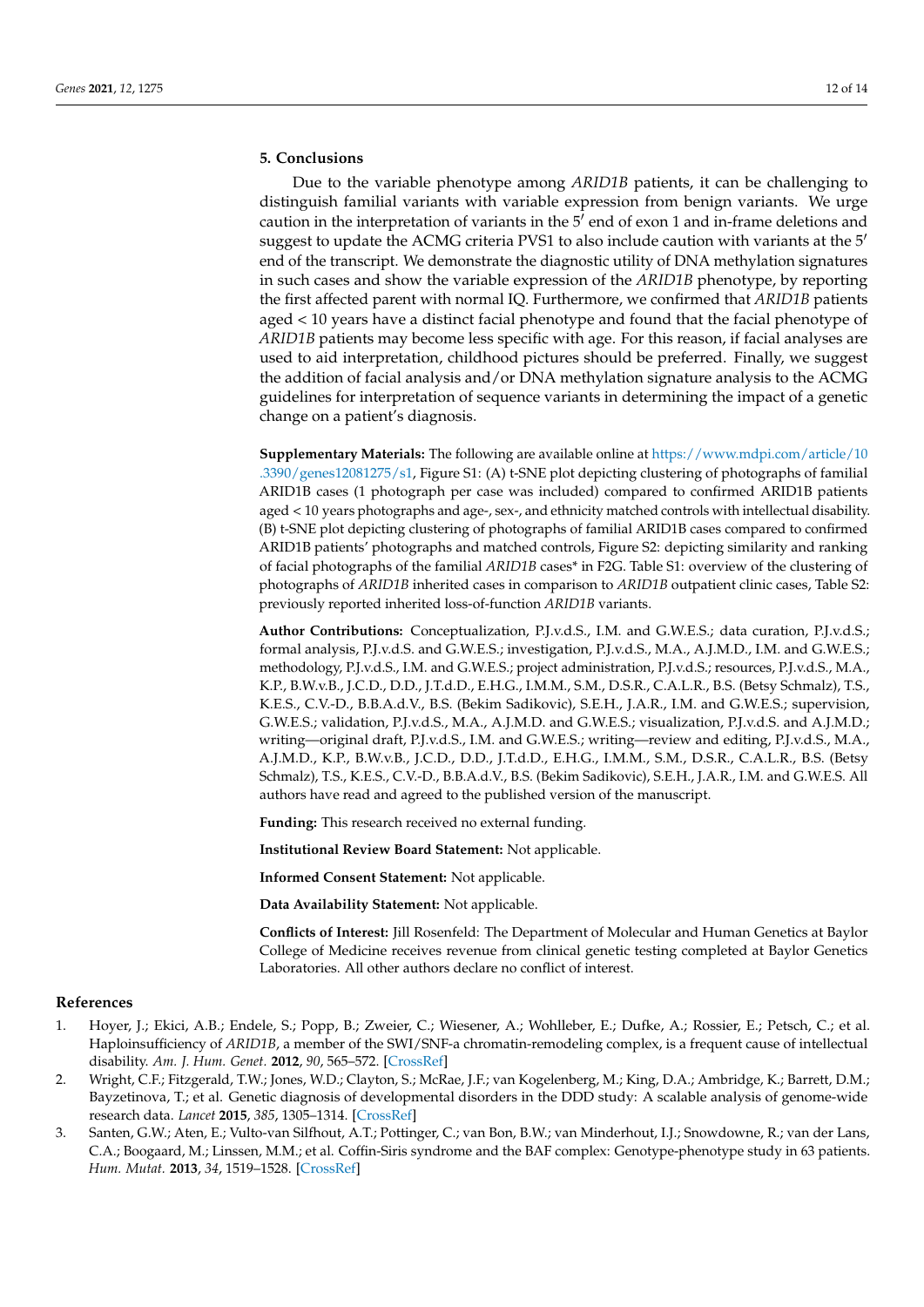- 4. Wieczorek, D.; Bogershausen, N.; Beleggia, F.; Steiner-Haldenstatt, S.; Pohl, E.; Li, Y.; Milz, E.; Martin, M.; Thiele, H.; Altmuller, J.; et al. A comprehensive molecular study on Coffin-Siris and Nicolaides-Baraitser syndromes identifies a broad molecular and clinical spectrum converging on altered chromatin remodeling. *Hum. Mol. Genet.* **2013**, *22*, 5121–5135. [\[CrossRef\]](http://doi.org/10.1093/hmg/ddt366)
- <span id="page-12-0"></span>5. Tsurusaki, Y.; Okamoto, N.; Ohashi, H.; Mizuno, S.; Matsumoto, N.; Makita, Y.; Fukuda, M.; Isidor, B.; Perrier, J.; Aggarwal, S.; et al. Coffin-Siris syndrome is a SWI/SNF complex disorder. *Clin. Genet.* **2014**, *85*, 548–554. [\[CrossRef\]](http://doi.org/10.1111/cge.12225) [\[PubMed\]](http://www.ncbi.nlm.nih.gov/pubmed/23815551)
- <span id="page-12-1"></span>6. Richards, S.; Aziz, N.; Bale, S.; Bick, D.; Das, S.; Gastier-Foster, J.; Grody, W.W.; Hegde, M.; Lyon, E.; Spector, E.; et al. Standards and guidelines for the interpretation of sequence variants: A joint consensus recommendation of the American College of Medical Genetics and Genomics and the Association for Molecular Pathology. *Genet. Med.* **2015**, *17*, 405–424. [\[CrossRef\]](http://doi.org/10.1038/gim.2015.30) [\[PubMed\]](http://www.ncbi.nlm.nih.gov/pubmed/25741868)
- <span id="page-12-2"></span>7. Van der Sluijs, P.J.; Jansen, S.; Vergano, S.A.; Adachi-Fukuda, M.; Alanay, Y.; AlKindy, A.; Baban, A.; Bayat, A.; Beck-Wödl, S.; Berry, K.; et al. The *ARID1B* spectrum in 143 patients: From nonsyndromic intellectual disability to Coffin–Siris syndrome. *Genet. Med.* **2018**. [\[CrossRef\]](http://doi.org/10.1038/s41436-018-0330-z)
- <span id="page-12-3"></span>8. Santen, G.W.; Clayton-Smith, J.; *ARID1B*-CSS Consortium. The *ARID1B* phenotype: What we have learned so far. *Am. J. Med. Genet. Part C Semin. Med. Genet.* **2014**, *166C*, 276–289. [\[CrossRef\]](http://doi.org/10.1002/ajmg.c.31414) [\[PubMed\]](http://www.ncbi.nlm.nih.gov/pubmed/25169814)
- <span id="page-12-4"></span>9. Van der Donk, R.; Jansen, S.; Schuurs-Hoeijmakers, J.H.M.; Koolen, D.A.; Goltstein, L.C.M.J.; Hoischen, A.; Brunner, H.G.; Kemmeren, P.; Nellåker, C.; Vissers, L.E.L.M.; et al. Next-generation phenotyping using computer vision algorithms in rare genomic neurodevelopmental disorders. *Genet. Med.* **2019**, *21*, 1719–1725. [\[CrossRef\]](http://doi.org/10.1038/s41436-018-0404-y) [\[PubMed\]](http://www.ncbi.nlm.nih.gov/pubmed/30568311)
- <span id="page-12-5"></span>10. Aref-Eshghi, E.; Bend, E.G.; Hood, R.L.; Schenkel, L.C.; Carere, D.A.; Chakrabarti, R.; Nagamani, S.C.S.; Cheung, S.W.; Campeau, P.M.; Prasad, C.; et al. BAFopathies' DNA methylation epi-signatures demonstrate diagnostic utility and functional continuum of Coffin-Siris and Nicolaides-Baraitser syndromes. *Nat. Commun.* **2018**, *9*, 4885. [\[CrossRef\]](http://doi.org/10.1038/s41467-018-07193-y) [\[PubMed\]](http://www.ncbi.nlm.nih.gov/pubmed/30459321)
- <span id="page-12-6"></span>11. Aref-Eshghi, E.; Kerkhof, J.; Pedro, V.P.; Groupe, D.I.F.; Barat-Houari, M.; Ruiz-Pallares, N.; Andrau, J.C.; Lacombe, D.; Van-Gils, J.; Fergelot, P.; et al. Evaluation of DNA Methylation Episignatures for Diagnosis and Phenotype Correlations in 42 Mendelian Neurodevelopmental Disorders. *Am. J. Hum. Genet.* **2020**, *106*, 356–370. [\[CrossRef\]](http://doi.org/10.1016/j.ajhg.2020.01.019)
- <span id="page-12-7"></span>12. Sadikovic, B.; Levy, M.A.; Kerkhof, J.; Aref-Eshghi, E.; Schenkel, L.; Stuart, A.; McConkey, H.; Henneman, P.; Venema, A.; Schwartz, C.E.; et al. Clinical epigenomics: Genome-wide DNA methylation analysis for the diagnosis of Mendelian disorders. *Genet. Med.* **2021**, *23*, 1065–1074. [\[CrossRef\]](http://doi.org/10.1038/s41436-020-01096-4)
- <span id="page-12-8"></span>13. Levy, M.A.; Kerkhof, J.; Belmonte, F.R.; Kaufman, B.A.; Bhai, P.; Brady, L.; Bursztyn, L.; Tarnopolsky, M.; Rupar, T.; Sadikovic, B. Validation and clinical performance of a combined nuclear-mitochondrial next-generation sequencing and copy number variant analysis panel in a Canadian population. *Am. J. Med. Genet. Part A* **2021**, *185*, 486–499. [\[CrossRef\]](http://doi.org/10.1002/ajmg.a.61998)
- <span id="page-12-9"></span>14. Dingemans, A.J.M.; Stremmelaar, D.E.; van der Donk, R.; Vissers, L.; Koolen, D.A.; Rump, P.; Hehir-Kwa, J.Y.; de Vries, B.B.A. Quantitative facial phenotyping for Koolen-de Vries and 22q11.2 deletion syndrome. *Eur. J. Hum. Genet.* **2021**. [\[CrossRef\]](http://doi.org/10.1038/s41431-021-00824-x)
- <span id="page-12-10"></span>15. Lord, J.; Gallone, G.; Short, P.J.; McRae, J.F.; Ironfield, H.; Wynn, E.H.; Gerety, S.S.; He, L.; Kerr, B.; Johnson, D.S.; et al. Pathogenicity and selective constraint on variation near splice sites. *Genome Res.* **2019**, *29*, 159–170. [\[CrossRef\]](http://doi.org/10.1101/gr.238444.118)
- <span id="page-12-11"></span>16. Ruzzo, E.K.; Perez-Cano, L.; Jung, J.Y.; Wang, L.K.; Kashef-Haghighi, D.; Hartl, C.; Singh, C.; Xu, J.; Hoekstra, J.N.; Leventhal, O.; et al. Inherited and *De novo* Genetic Risk for Autism Impacts Shared Networks. *Cell* **2019**, *178*, 850–866.e826. [\[CrossRef\]](http://doi.org/10.1016/j.cell.2019.07.015) [\[PubMed\]](http://www.ncbi.nlm.nih.gov/pubmed/31398340)
- <span id="page-12-12"></span>17. Stanley, K.E.; Giordano, J.; Thorsten, V.; Buchovecky, C.; Thomas, A.; Ganapathi, M.; Liao, J.; Dharmadhikari, A.V.; Revah-Politi, A.; Ernst, M.; et al. Causal Genetic Variants in Stillbirth. *N. Engl. J. Med.* **2020**, *383*, 1107–1116. [\[CrossRef\]](http://doi.org/10.1056/NEJMoa1908753) [\[PubMed\]](http://www.ncbi.nlm.nih.gov/pubmed/32786180)
- <span id="page-12-13"></span>18. Al-Shamsi, A.; Hertecant, J.L.; Souid, A.K.; Al-Jasmi, F.A. Whole exome sequencing diagnosis of inborn errors of metabolism and other disorders in United Arab Emirates. *Orphanet J. Rare Dis.* **2016**, *11*, 94. [\[CrossRef\]](http://doi.org/10.1186/s13023-016-0474-3) [\[PubMed\]](http://www.ncbi.nlm.nih.gov/pubmed/27391121)
- <span id="page-12-15"></span>19. Stessman, H.A.; Xiong, B.; Coe, B.P.; Wang, T.; Hoekzema, K.; Fenckova, M.; Kvarnung, M.; Gerdts, J.; Trinh, S.; Cosemans, N.; et al. Targeted sequencing identifies 91 neurodevelopmental-disorder risk genes with autism and developmental-disability biases. *Nat. Genet.* **2017**, *49*, 515–526. [\[CrossRef\]](http://doi.org/10.1038/ng.3792)
- <span id="page-12-14"></span>20. Sekiguchi, F.; Tsurusaki, Y.; Okamoto, N.; Teik, K.W.; Mizuno, S.; Suzumura, H.; Isidor, B.; Ong, W.P.; Haniffa, M.; White, S.M.; et al. Genetic abnormalities in a large cohort of Coffin-Siris syndrome patients. *J. Hum. Genet.* **2019**. [\[CrossRef\]](http://doi.org/10.1038/s10038-019-0667-4)
- <span id="page-12-16"></span>21. Smith, J.A.; Holden, K.R.; Friez, M.J.; Jones, J.R.; Lyons, M.J. A novel familial autosomal dominant mutation in *ARID1B* causing neurodevelopmental delays, short stature, and dysmorphic features. *Am. J. Med. Genet. Part A* **2016**, *170*, 3313–3318. [\[CrossRef\]](http://doi.org/10.1002/ajmg.a.37945)
- 22. Mignot, C.; Moutard, M.L.; Rastetter, A.; Boutaud, L.; Heide, S.; Billette, T.; Doummar, D.; Garel, C.; Afenjar, A.; Jacquette, A.; et al. *ARID1B* mutations are the major genetic cause of corpus callosum anomalies in patients with intellectual disability. *Brain* **2016**, *139*, e64. [\[CrossRef\]](http://doi.org/10.1093/brain/aww181)
- <span id="page-12-17"></span>23. Yu, Y.; Yao, R.; Wang, L.; Fan, Y.; Huang, X.; Hirschhorn, J.; Dauber, A.; Shen, Y. *De novo* mutations in *ARID1B* associated with both syndromic and non-syndromic short stature. *BMC Genom.* **2015**, *16*, 701. [\[CrossRef\]](http://doi.org/10.1186/s12864-015-1898-1)
- <span id="page-12-18"></span>24. Ben-Salem, S.; Sobreira, N.; Akawi, N.A.; Al-Shamsi, A.M.; John, A.; Pramathan, T.; Valle, D.; Ali, B.R.; Al-Gazali, L. Gonadal mosaicism in *ARID1B* gene causes intellectual disability and dysmorphic features in three siblings. *Am. J. Med. Genet. Part A* **2016**, *170A*, 156–161. [\[CrossRef\]](http://doi.org/10.1002/ajmg.a.37405) [\[PubMed\]](http://www.ncbi.nlm.nih.gov/pubmed/26395437)
- 25. Cherot, E.; Keren, B.; Dubourg, C.; Carre, W.; Fradin, M.; Lavillaureix, A.; Afenjar, A.; Burglen, L.; Whalen, S.; Charles, P.; et al. Using medical exome sequencing to identify the causes of neurodevelopmental disorders: Experience of 2 clinical units and 216 patients. *Clin. Genet.* **2018**, *93*, 567–576. [\[CrossRef\]](http://doi.org/10.1111/cge.13102) [\[PubMed\]](http://www.ncbi.nlm.nih.gov/pubmed/28708303)
- 26. Cheng, S.S.W.; Luk, H.M.; Mok, M.T.; Leung, S.S.; Lo, I.F.M. Genotype and phenotype in 18 Chinese patients with Coffin-Siris syndrome. *Am. J. Med. Genet. Part A* **2021**. [\[CrossRef\]](http://doi.org/10.1002/ajmg.a.62187) [\[PubMed\]](http://www.ncbi.nlm.nih.gov/pubmed/33768696)